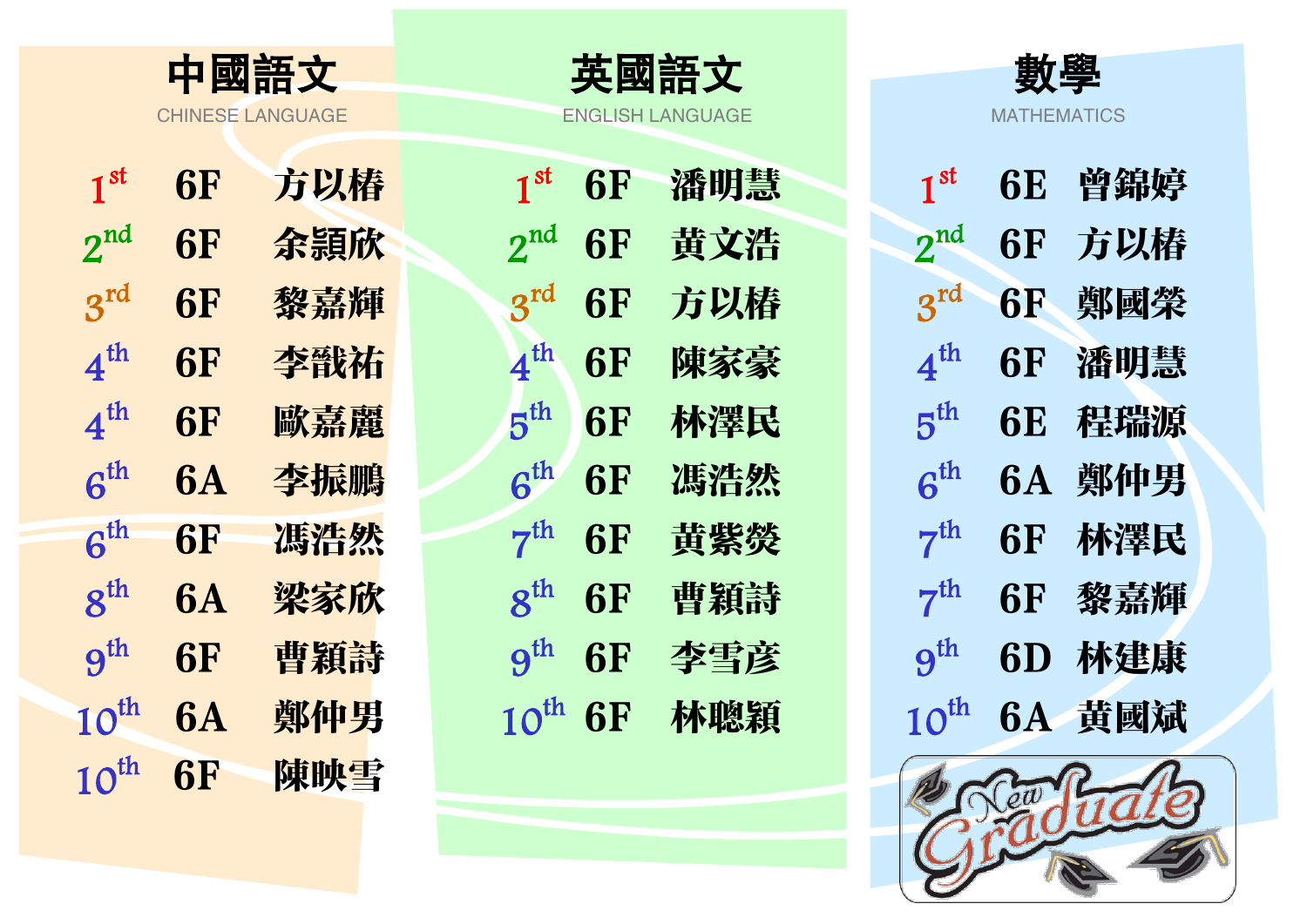| 通識教育            |           |                        | 歷史               |           |                | 地理               |                  |     |
|-----------------|-----------|------------------------|------------------|-----------|----------------|------------------|------------------|-----|
|                 |           | <b>LIBERAL STUDIES</b> |                  |           | <b>HISTORY</b> |                  | <b>GEOGRAPHY</b> |     |
| 1 <sup>st</sup> | <b>6F</b> | 李戩祐                    | 1 <sup>st</sup>  | <b>6F</b> | 李戩祐            | 1 <sup>st</sup>  | <b>6F</b>        | 黄文浩 |
| $2^{nd}$        | <b>6F</b> | 黎嘉輝                    | 1 <sup>st</sup>  | <b>6F</b> | 余頴欣            | $2^{nd}$         | <b>6F</b>        | 黎嘉輝 |
| 3 <sup>rd</sup> | <b>6F</b> | 余頴欣                    | $3^{rd}$         | <b>6F</b> | 馮浩然            | $2^{nd}$         | <b>6F</b>        | 李戩祐 |
| 4 <sup>th</sup> | <b>6E</b> | 曾錦婷                    | 4 <sup>th</sup>  | <b>6F</b> | 李雪彦            | 4 <sup>th</sup>  | <b>6F</b>        | 黄美琪 |
| 5 <sup>th</sup> | <b>6F</b> | 方以椿                    | 5 <sup>th</sup>  | <b>6F</b> | 黎嘉輝            | 5 <sup>th</sup>  | <b>6A</b>        | 梁小雯 |
| 6 <sup>th</sup> | <b>6F</b> | 黄紫熒                    | 6 <sup>th</sup>  | <b>6A</b> | 陳文靜            | 5 <sup>th</sup>  | <b>6F</b>        | 梁凱頤 |
| 7 <sup>th</sup> | <b>6F</b> | 歐嘉麗                    | 6 <sup>th</sup>  | <b>6F</b> | 歐嘉麗            | 5 <sup>th</sup>  | <b>6F</b>        | 梁少玲 |
| $8^{th}$        | <b>6F</b> | 李雪彦                    | $8^{\text{th}}$  | <b>6A</b> | 何旭韡            | $8^{\text{th}}$  | <b>6F</b>        | 歐嘉麗 |
| 9 <sup>th</sup> | <b>6A</b> | 顏楓頤                    | $8^{th}$         | <b>6E</b> | 陳淑儀            | 9 <sup>th</sup>  | <b>6F</b>        | 李佩儀 |
| 9 <sup>th</sup> | <b>6B</b> | 郭銘康                    | $10^{\text{th}}$ | <b>6A</b> | 李振鵬            | $10^{\text{th}}$ | <b>6E</b>        | 馮少傑 |
|                 |           |                        |                  |           |                | $10^{\text{th}}$ | <b>6F</b>        | 林聰穎 |

| $1^{\rm st}$                        | 6F        | 李戩祐 | 1                           |
|-------------------------------------|-----------|-----|-----------------------------|
| 1 <sup>st</sup>                     | 6F        | 余頴欣 | $2^{\scriptscriptstyle{1}}$ |
| $3^{rd}$                            | 6F        | 馮浩然 | $2^{1}$                     |
| $\boldsymbol{4}^{\text{th}}$        | 6F        | 李雪彦 | $\overline{\mathcal{A}}$    |
| 5 <sup>th</sup>                     | 6F        | 黎嘉輝 | $5^{\prime}$                |
| $6^{\rm th}$                        | <b>6A</b> | 陳文靜 | $\overline{5}$              |
| $\boldsymbol{\mathsf{G}}^\text{th}$ | 6F        | 歐嘉麗 | $5^1$                       |
| $8^{\rm th}$                        | <b>6A</b> | 何旭韡 | $\overline{8}$              |
| $8^{\rm th}$                        | 6E        | 陳淑儀 | $\boldsymbol{9}$            |
| $10^{\rm th}$                       | <b>6A</b> | 李振鵬 | 10                          |
|                                     |           |     |                             |



| $1^{\rm st}$                        | 6F | 黄文浩 |
|-------------------------------------|----|-----|
| $2^{nd}$                            | 6F | 黎嘉輝 |
| $2^{\text{nd}}$                     | 6F | 李戩祐 |
| $\boldsymbol{4}^{\textsf{th}}$      | 6F | 黄美琪 |
| $5^{\rm th}$                        | 6A | 梁小雯 |
| $\mathbf{5}^{\text{th}}$            | 6F | 梁凱頤 |
| $\mathbf{5}^\text{th}$              | 6F | 梁少玲 |
| $\boldsymbol{\mathsf{g}}^\text{th}$ | 6F | 歐嘉麗 |
| $\mathbf{g}^\text{th}$              | 6F | 李佩儀 |
| $10^{\rm th}$                       | 6E | 馮少傑 |
| $10^{\rm th}$                       | 6F | 林聰穎 |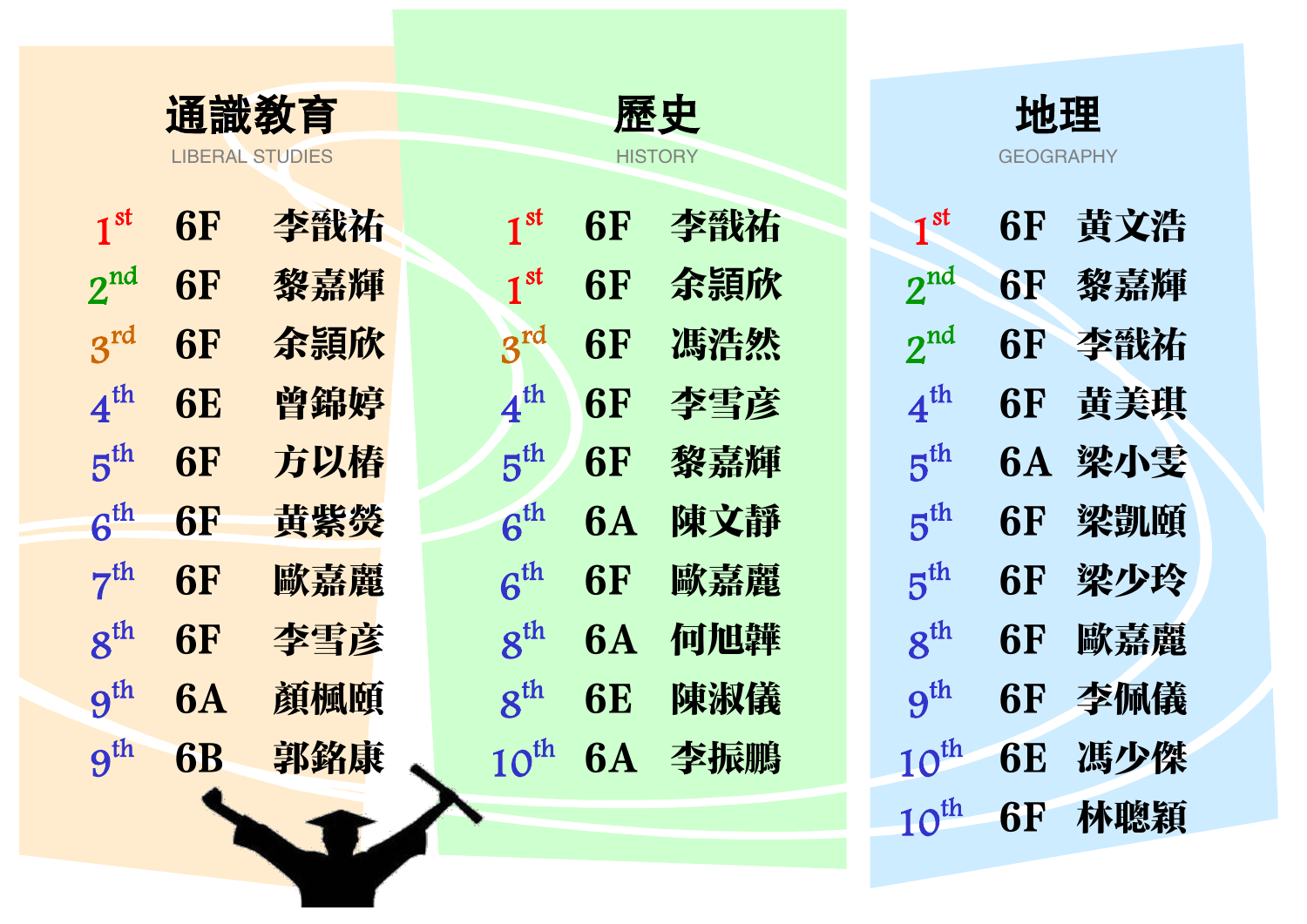|                  | 2015      |                  |                     |           |                         |                  |                  |     |
|------------------|-----------|------------------|---------------------|-----------|-------------------------|------------------|------------------|-----|
|                  |           | 經濟               |                     |           | 物理                      |                  | 化學               |     |
|                  |           | <b>ECONOMICS</b> |                     |           | <b>PHYSICS</b>          |                  | <b>CHEMISTRY</b> |     |
| 1 <sup>st</sup>  | <b>6A</b> | 李振鵬              | 1 <sup>st</sup>     | <b>6F</b> | 林澤民                     | 1 <sup>st</sup>  | <b>6E</b>        | 曾錦婷 |
| $2^{nd}$         | <b>6A</b> | 林珊               | 2 <sup>nd</sup>     | <b>6F</b> | 鄭國榮                     | $2^{nd}$         | <b>6E</b>        | 程瑞源 |
| $3^{rd}$         | <b>6F</b> | 馮浩然              | $3^{rd}$            | <b>6B</b> | 陳健安                     | $3^{rd}$         | <b>6F</b>        | 方以椿 |
| 4 <sup>th</sup>  | <b>6E</b> | 程瑞源              | 4 <sup>th</sup>     | 6D        | 曾天朗                     | 4 <sup>th</sup>  | <b>6F</b>        | 林澤民 |
| 5 <sup>th</sup>  | <b>6F</b> | 黄紫熒              | 5 <sup>th</sup>     | 6D        | 林建康                     | 5 <sup>th</sup>  | <b>6F</b>        | 潘明慧 |
| 6 <sup>th</sup>  | <b>6A</b> | 楊志强              | 6 <sup>th</sup>     | <b>6F</b> | 鄧鋭輝                     | 6 <sup>th</sup>  | <b>6E</b>        | 馮少傑 |
| 7 <sup>th</sup>  | <b>6F</b> | 林聰穎              | 7 <sup>th</sup>     | <b>6F</b> | 陳映雪                     | 7 <sup>th</sup>  | <b>6F</b>        | 陳家豪 |
| 7 <sup>th</sup>  | <b>6F</b> | 余頴欣              | $8^{\text{th}}$     | <b>6A</b> | 劉紹龍                     | $8^{\text{th}}$  | <b>6F</b>        | 趙泳嵐 |
| $9^{th}$         | <b>6A</b> | 鄭仲男              | $8^{\text{th}}$     | <b>6E</b> | 謝兆雄                     | 9 <sup>th</sup>  | 6D               | 余棋烽 |
| $10^{\text{th}}$ | <b>6A</b> | 薛皓晉              | $10^{\text{th}}$ 6F |           | 梁頌謙                     | $10^{\text{th}}$ | <b>6F</b>        | 鄭國榮 |
|                  |           |                  |                     |           | 10 <sup>th</sup> 6D 余棋烽 |                  |                  |     |



| $1^{\rm st}$                        | 6E | 曾錦婷 |
|-------------------------------------|----|-----|
| $2^{\text{nd}}$                     | 6E | 稈瑞源 |
| $3^{\mathsf{rd}}$                   | 6F | 方以椿 |
| $4^{\rm th}$                        | 6F | 林澤民 |
| $\bm{\mathrm{5}}^\text{th}$         | 6F | 潘明慧 |
| $\boldsymbol{\mathsf{G}}^\text{th}$ | 6E | 馮少傑 |
| $7^{\rm th}$                        | 6F | 陳家豪 |
| $\boldsymbol{8}^{\text{th}}$        | 6F | 趙泳嵐 |
| $\mathbf{g}^{\text{th}}$            | 6D | 余棋烽 |
| $10^{\text{th}}$                    | 6F | 鄭國榮 |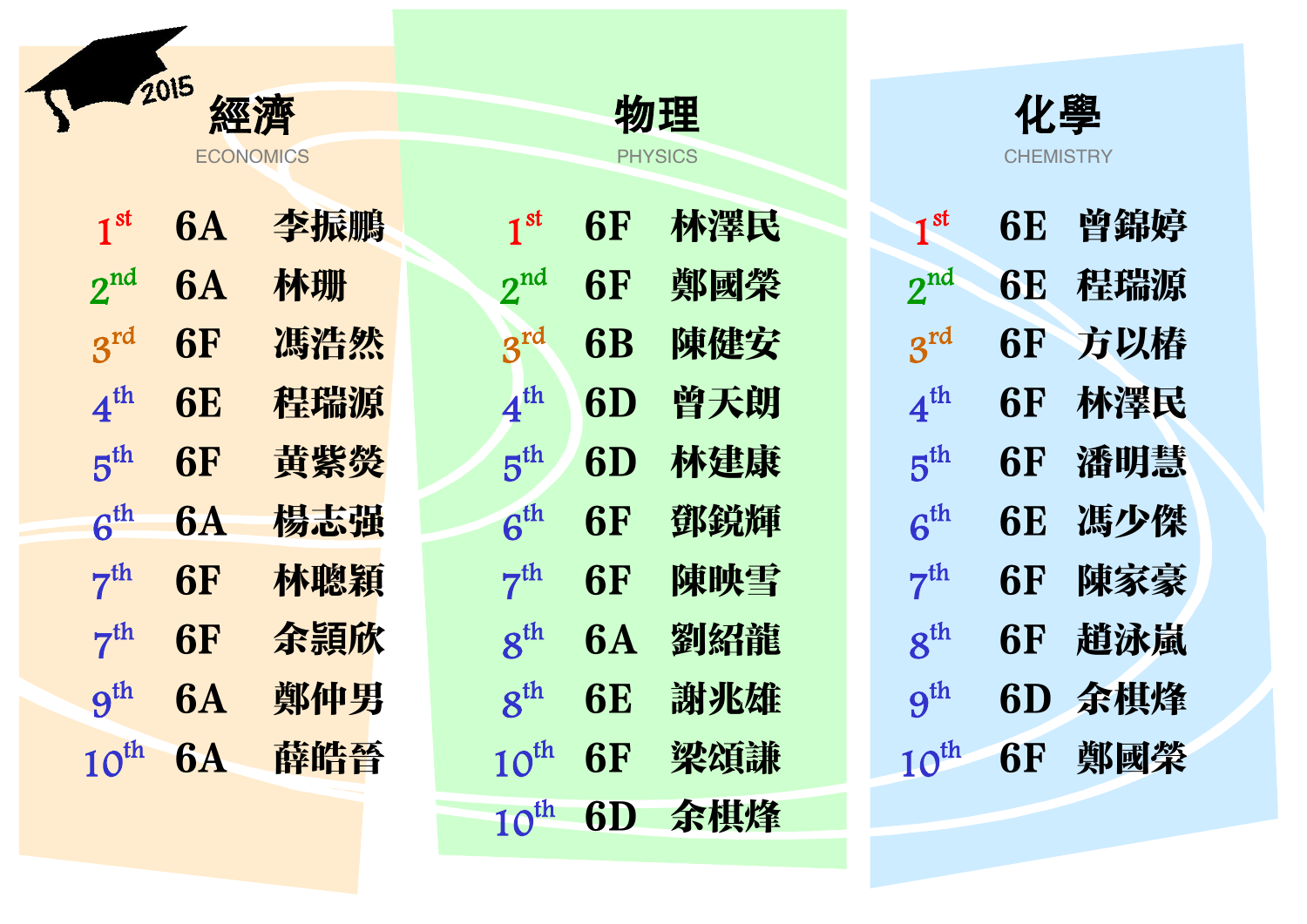|                  | 生物             |     |                  | 組合科學           |     |              |  |
|------------------|----------------|-----|------------------|----------------|-----|--------------|--|
|                  | <b>BIOLOGY</b> |     |                  | <b>SCIENCE</b> |     |              |  |
| 1 <sup>st</sup>  | <b>6F</b>      | 趙泳嵐 | 1 <sup>st</sup>  | <b>6E</b>      | 曾錦婷 | $\mathbf 1$  |  |
| $2^{nd}$         | <b>6F</b>      | 方以椿 | $2^{nd}$         | <b>6B</b>      | 陳健安 | $\mathbf 1$  |  |
| $3^{rd}$         | <b>6F</b>      | 陳家豪 | $3^{rd}$         | <b>6E</b>      | 馮肇衡 | $\mathbf{1}$ |  |
| 4 <sup>th</sup>  | <b>6F</b>      | 潘明慧 | $4^{\rm th}$     | <b>6E</b>      | 袁肇聰 | $\mathbf{1}$ |  |
| 5 <sup>th</sup>  | <b>6F</b>      | 李雪彦 | 5 <sup>th</sup>  | <b>6E</b>      | 梁詠心 | $\mathbf 1$  |  |
| $6^{th}$         | <b>6F</b>      | 曹穎詩 | 6 <sup>th</sup>  | <b>6E</b>      | 梁思琪 | $\mathbf 1$  |  |
| 7 <sup>th</sup>  | <b>6F</b>      | 張曉程 | 7 <sup>th</sup>  | <b>6E</b>      | 盧志鋒 | $\mathbf 1$  |  |
| $8^{th}$         | <b>6A</b>      | 黄國斌 | $8^{\text{th}}$  | <b>6C</b>      | 羅諾文 | $\mathbf 1$  |  |
| 9 <sup>th</sup>  | <b>6A</b>      | 梁家欣 | 9 <sup>th</sup>  | <b>6C</b>      | 呂駿一 | $\mathbf 1$  |  |
| $10^{\text{th}}$ | <b>6A</b>      | 容啓聰 | $10^{\text{th}}$ | 6D             | 劉夢麟 | $\mathbf 1$  |  |
|                  |                |     |                  |                |     |              |  |



| $1^{\rm st}$           | 6A        | 李振鵬 |
|------------------------|-----------|-----|
| $1^{\rm st}$           | <b>6B</b> | 郭銘康 |
| $\textbf{1}^\text{st}$ | <b>6C</b> | 何健儀 |
| $1^{\rm st}$           | 6D        | 梁智馨 |
| $\textbf{1}^\text{st}$ | 6E        | 余嘉怡 |
| $1^{\rm st}$           | 6E        | 陳綺慧 |
| $1^{\rm st}$           | 6E        | 陳珈慧 |
| $1^{\rm st}$           | 6E        | 林諾恰 |
| $1^{\rm st}$           | 6E        | 盧志鋒 |
| $1^{\rm st}$           | 6F        | 方以椿 |

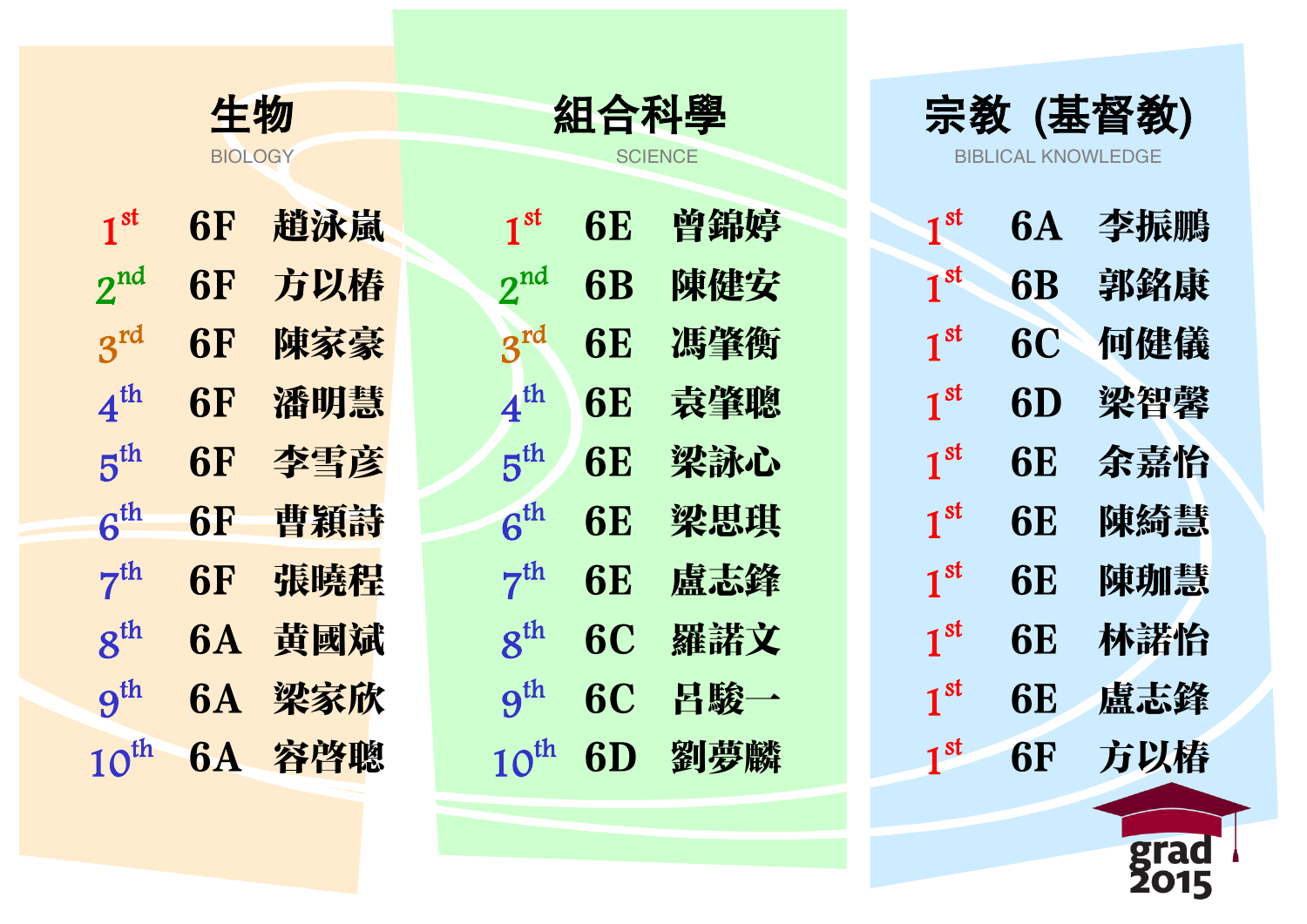

CHINESE HISTORY

| 1 <sup>st</sup> | <b>6B</b> | 郭銘康 | 1                                          |
|-----------------|-----------|-----|--------------------------------------------|
| $2^{nd}$        | <b>6A</b> | 何旭韡 | $\boldsymbol{2}^{\textnormal{\texttt{1}}}$ |
| $3^{rd}$        | <b>6F</b> | 郭蒨凌 | $3^1$                                      |
| $4^{\rm th}$    | <b>6F</b> | 梁凱頤 | $\boldsymbol{4}^\mathrm{t}$                |
| $5^{th}$        | 6F        | 黄美琪 | $\boldsymbol{4}^\mathsf{t}$                |

INFORMATION AND COMMUNICATION **TECHNOLOGY** 

| 1 <sup>st</sup>              |    | 6A 楊志强 | ш |
|------------------------------|----|--------|---|
| $2^{nd}$                     |    | 6D 曾天朗 |   |
| 3rd                          |    | 6D 伍嘉敏 |   |
| $4^{\text{th}}$              |    | 6C 陳子信 |   |
| $\boldsymbol{4}^{\text{th}}$ | 6C | 陳加洛    |   |



**MATHEMATICS** 

1st 6F 方以椿